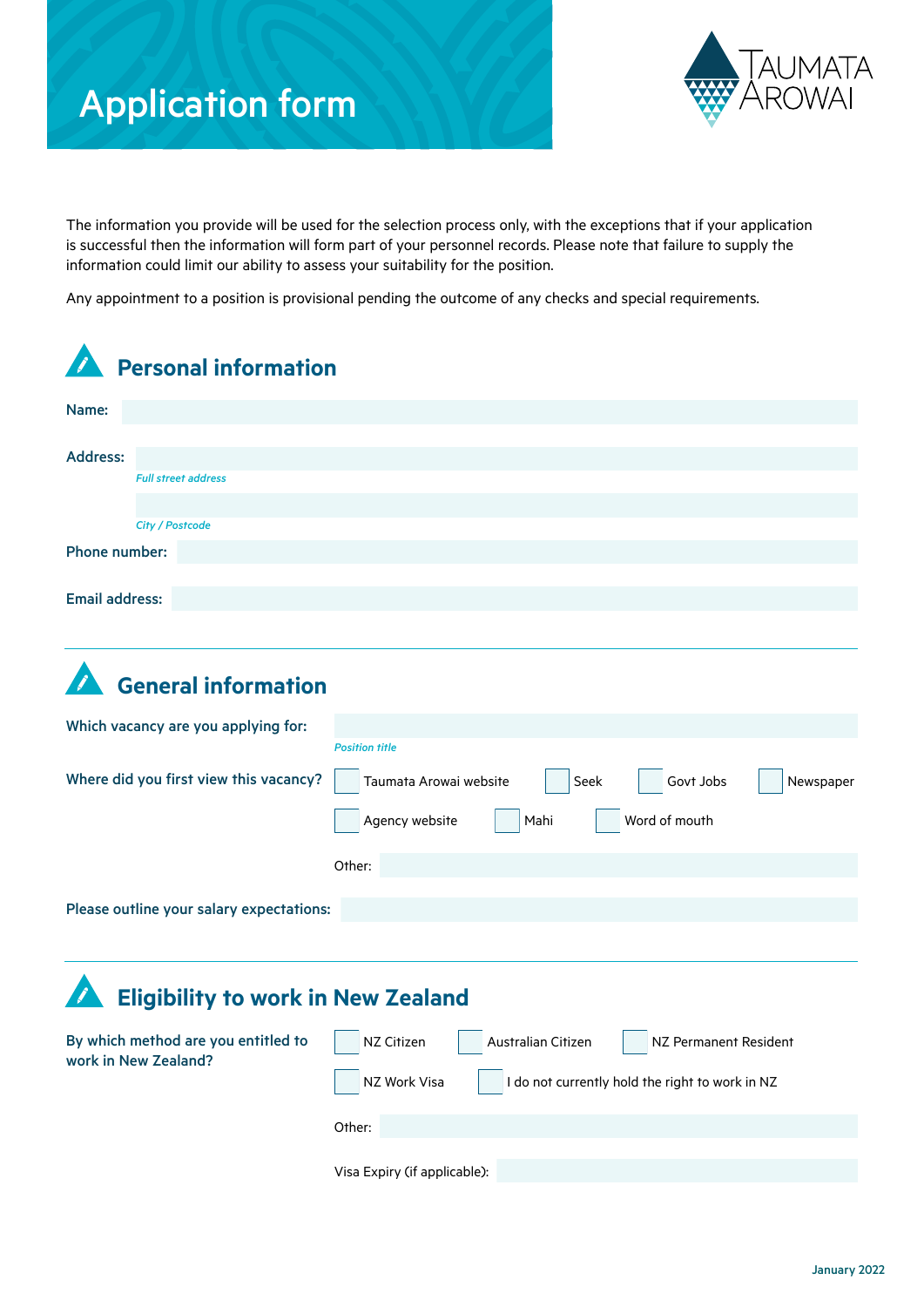

Do you currently have, or have you ever had, a condition caused by gradual process or an injury, illness or disability that could reasonably be expected to affect your ability to carry out the work, or could reasonably be expected to be aggravated:

Yes Yes No No

Are there any aspects of your health that may prevent you from doing this job to a fully competent standard?

Are there any ways in which we could provide health-related assistance to enable you to perform this job more effectively?

### **Disclosure of Vaccination Status**

Te Kawa Mataaho Public Service Commission has provided guidance to Public Service departments and statutory Crown entities regarding vaccination requirements for all new employees. To comply with the guidance, Taumata Arowai will request proof of vaccination status upon appointment.

#### **In accordance with this check, please indicate your current vaccination status:**

I have a current My Vaccine Pass\*

I prefer not to disclose

I would like to discuss this during the recruitment process

*\* My Vaccine Pass is an official record of your COVID-19 vaccination status for use within Aotearoa New Zealand. If you are unable to get the COVID-19 vaccine for medical reasons, there is an exemption process to get your My Vaccine Pass. Please contact your GP or go to health.govt.nz for more information about exemptions.* 

## **Conflict of interest**

A conflict of interest is where someone is compromised when their personal interests or obligations conflict with the responsibilities of their job or position. It means that their independence, objectivity or impartiality can be called into question.

#### **A conflict of interest can be:**

- Actual: where the conflict already exists
- Potential: where the conflict is about to happen, or could happen
- Perceived: where other people might reasonably think that a person has been compromised

| Do you have any actual, potential or perceived conflict of interest that we should | Yes |
|------------------------------------------------------------------------------------|-----|
| be aware of if you are successful in being offered a role at Taumata Arowai?       |     |

If you believe there may be a conflict of interest please let us know what that conflict might be:

Maybe

No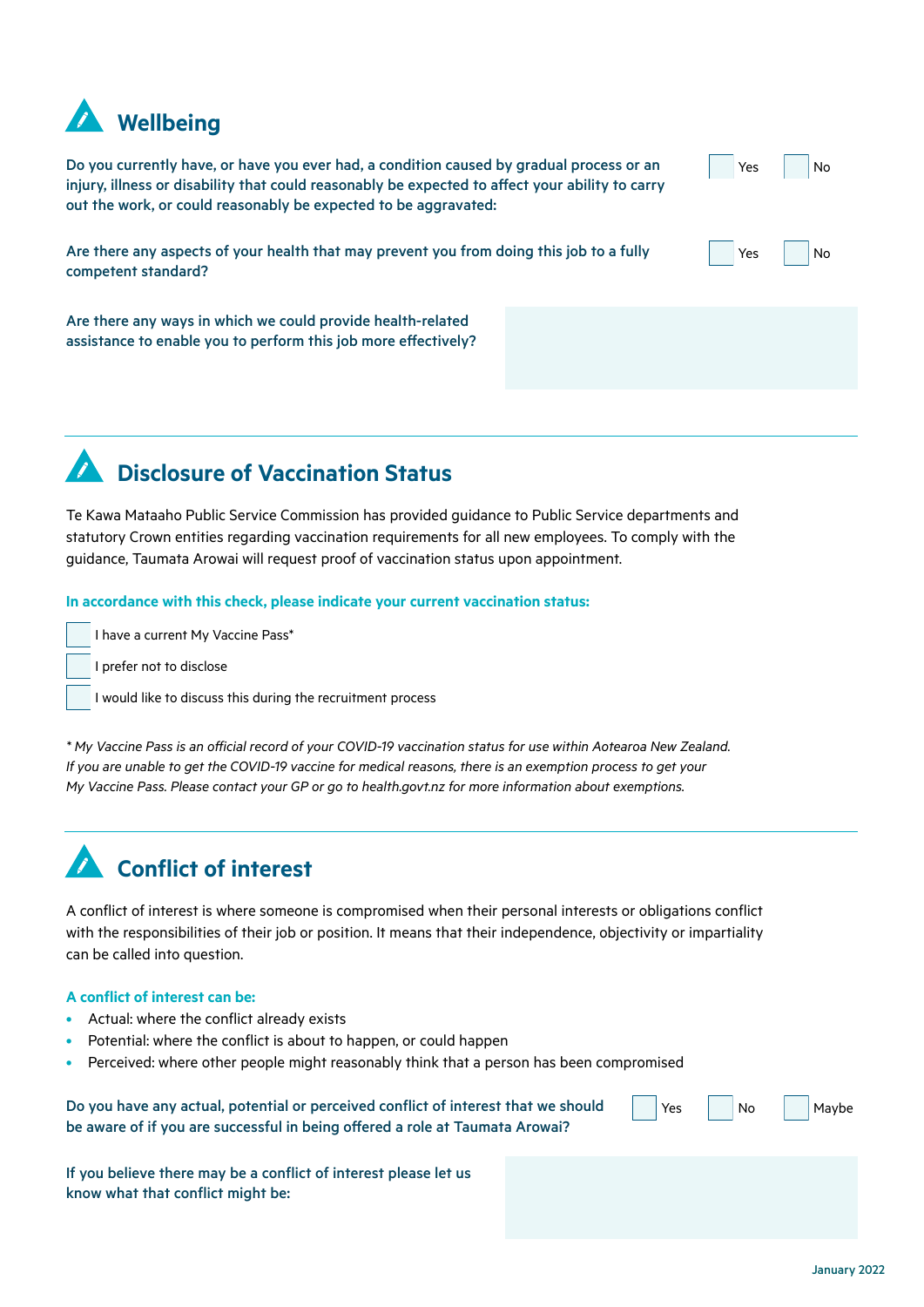## **Disclosure of Serious Misconduct**

Te Kawa Mataaho Public Service Commission has provided guidance to Public Service departments and statutory Crown entities regarding Workforce Assurance Model Standards. To comply with the Model Standards, Taumata Arowai will conduct a check regarding serious misconduct with all preferred candidates. Subject to your consent, this check will be conducted in two ways.

- 1. Reference checks during the reference process for all preferred candidates, referees will be asked to confirm whether a candidate has been subject to a serious misconduct investigation, either concluded and upheld or currently under investigation, within the last three years.
- 2. Serious misconduct check for preferred candidates who have been employed within Public Service departments and/or statutory Crown entities within last three years, Taumata Arowai will contact the agencies directly for information about whether a candidate has been subject to a serious misconduct investigation, either concluded and upheld or currently under investigation, within the last three years.

If a reference check or serious misconduct check discloses that you have been subject to a serious misconduct investigation, Taumata Arowai will ask you to consent to the disclosure of additional details by the previous employer.

For further information refer to Te Kawa Mataaho Public Service Commission website at **[www.publicservice.govt.nz/](https://www.publicservice.govt.nz/resources/workforce-assurance/) [resources/workforce-assurance/](https://www.publicservice.govt.nz/resources/workforce-assurance/)**

| Do you consent to the disclosure to Taumata Arowai of whether you have been<br>subject to a serious misconduct investigation, either concluded and upheld or     | Yes, I consent               |
|------------------------------------------------------------------------------------------------------------------------------------------------------------------|------------------------------|
| currently under investigation, from all previous Public Service and statutory<br>Crown entity employers for the last three years? This will usually be conducted | No, I do not consent         |
| at the preferred candidate stage.                                                                                                                                |                              |
|                                                                                                                                                                  | I would like to discuss this |

Please provide a list of all previous Public Service and statutory Crown entity employers for the last three years: before it is undertaken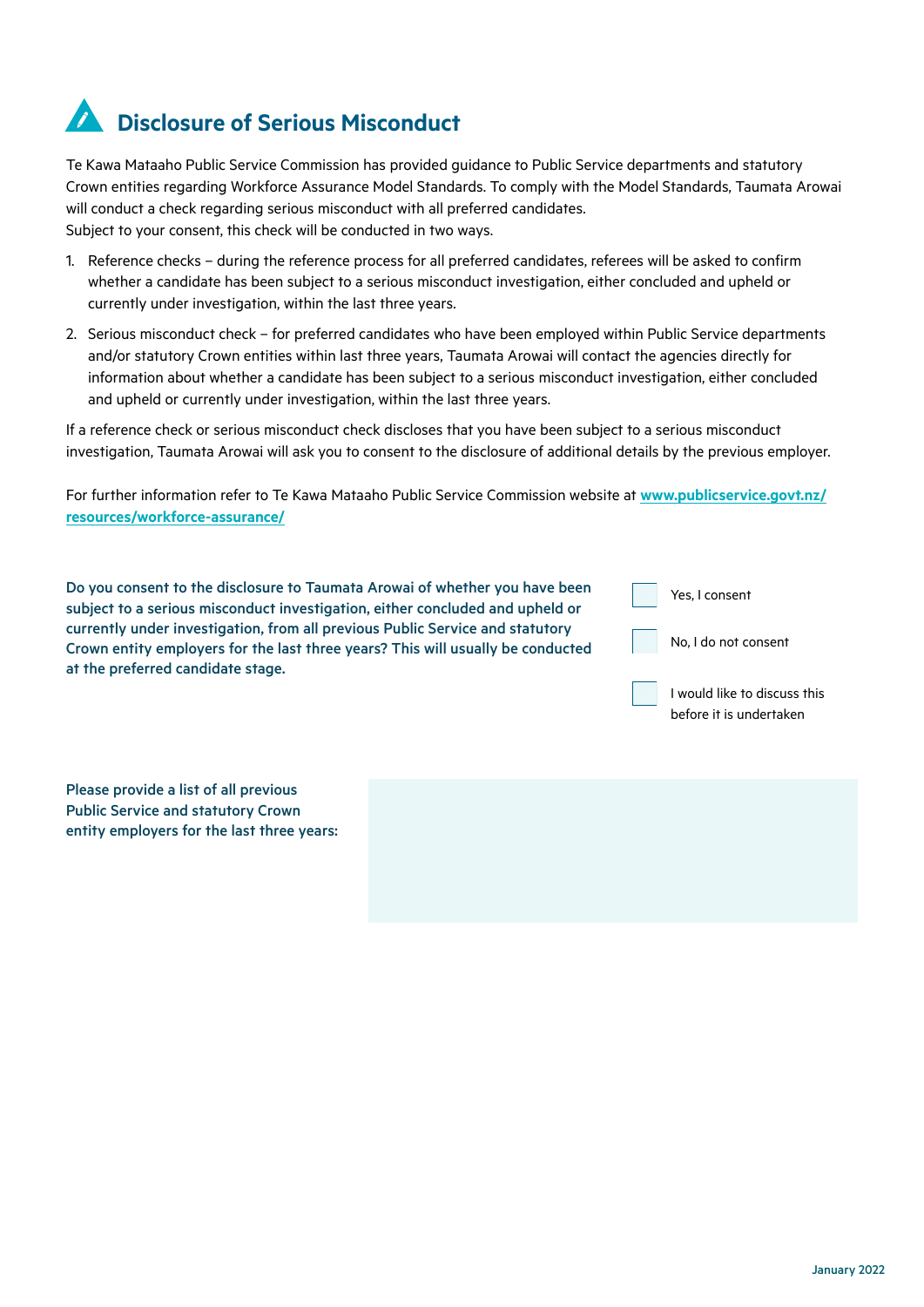### **Disclosure of convictions**

Before completing the next section please read the guidance notes carefully and seek further information if required. Your answer to this question may depend on whether you are eligible under the Clean Slate scheme set out in the Criminal Records (Clean Slate) Act 2004.

### **Criminal Records (Clean Slate) Act 2004**

The "clean slate" scheme is designed to allow individuals with less serious convictions who have been conviction free for at least seven years and who meet all other relevant criteria to put their past behind them. It enables eligible individuals to conceal convictions in most circumstances. The scheme came into force on 29 November 2004.

Individuals are able to request a copy of their criminal record from the Privacy Assistant of the Ministry of Justice to determine if they meet the criteria. If an individual is eligible under the scheme his/her convictions will be concealed. If the individual's convictions continue to be on their criminal record, they do not meet the eligibility criteria.

Applicants can obtain a copy of the Ministry of Justice pamphlet about the scheme from a wide range of places including courts, police stations, community law centres and Citizens' Advice Bureaux.

- For further information refer to the Ministry of Justice website at: **[www.justice.govt.nz/services/criminal-records](http://www.justice.govt.nz/services/criminal-records )**
- The Criminal Records (Clean Slate) Act 2004 can be downloaded for free from: **[www.legislation.govt.nz](http://www.legislation.govt.nz)**

Have you ever been convicted of a criminal offence (not covered by the Criminal Records (Clean Slate) Act 2004), or do you have any criminal charges pending in a civil or criminal court of law?

#### If 'Yes' please provide details:

*(Please note that this may not disqualify you from employment but failure to disclose will be regarded as serious misconduct)*



I declare that the statements made in this application, and any supporting information provided by me, are true and complete to the best of my belief.

I understand that if I have given incorrect or misleading information, or have omitted any pertinent information, I may be disqualified from appointment, or if appointed, I may be liable to be dismissed.

I agree that as part of the recruitment and appointment process, further checks may be undertaken as relevant to the role. These include but are not limited to reference checks, Ministry of Justice criminal history check, serious misconduct check, credit check, qualifications and registrations and work right verification.

I declare that the qualifications stated in this application are true and complete and I will provide original transcripts upon request.

| Yes |  | No |
|-----|--|----|
|     |  |    |

No

Yes

|  | Yes |  | N٥ |
|--|-----|--|----|
|--|-----|--|----|